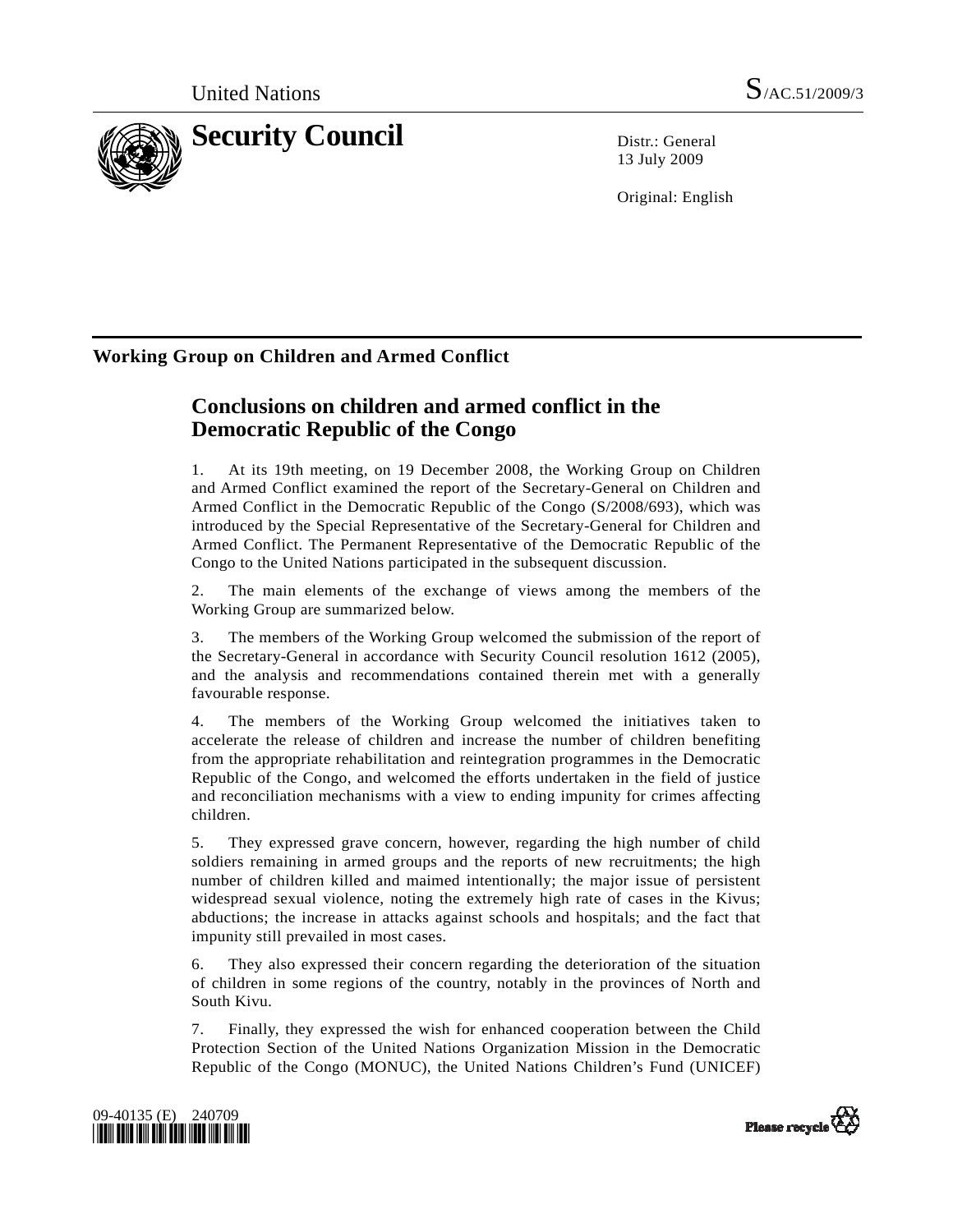and the authorities of the Democratic Republic of the Congo to better address child protection challenges in the country.

8. The Permanent Representative of the Democratic Republic of the Congo:

 (a) Reaffirmed the commitment of the Government of the Democratic Republic of the Congo to fully cooperate with the Working Group and the Special Representative of the Secretary-General and to implement the recommendations of the Secretary-General and the conclusions of the Working Group, taking also into account the Principles and Guidelines on Children Associated with Armed Forces or Armed Groups (Paris Principles);

 (b) Explained the decrease in the number of allegations related to the six grave violations and abuses committed against children that are reported and monitored by the Secretary-General and mentioned in the report, owing to the decrease of violence in the territory of the Democratic Republic of the Congo in the reporting period (June 2007 to September 2008), stressing at the same time the deterioration of the security situation in some regions of his country;

 (c) Affirmed that, with regard to the current situation on the ground, the last conclusions of the working group remained pertinent;

 (d) Reiterated the interest of his Government to act upon its arrest warrants for Laurent Nkunda;

 (e) And, finally, reiterated his invitation to the Special Representative of the Secretary-General to visit his country.

9. The members of the Working Group agreed in later discussions to take into consideration the recent developments on the ground in the Democratic Republic of the Congo that had taken place since the submission of the report of the Secretary-General.

10. Further to the meeting and subject to and consistent with applicable international law and relevant Security Council resolutions, including Security Council resolution  $1612$  (2005),<sup>1</sup> the Working Group agreed to the following direct action.

#### **Public statements issued by the Chairman of the Working Group**

11. The Working Group agreed to address messages to all the parties to the armed conflict in eastern Democratic Republic of the Congo, in particular the Congrès national pour la défense du peuple (CNDP), the Forces démocratiques de libération du Rwanda (FDLR), Mayi-Mayi armed elements and the Coalition des patriotes résistants congolais (PARECO), as mentioned in the report of the Secretary-General, through public statements by its Chairman on behalf of the Working Group:

 (a) *Recalling* its strong condemnation of the recruitment and use of children by armed groups, in violation of applicable international law, and all other violations and abuses committed against children in the Democratic Republic of the Congo, emphasizing the need to bring to justice perpetrators of such crimes;

 (b) *Recalling* also that Security Council resolution 1857 (2008) renewed until 30 November 2009 the financial and travel measures imposed by resolution

<span id="page-1-0"></span>**\_\_\_\_\_\_\_\_\_\_\_\_\_\_\_\_\_\_** 

 $<sup>1</sup>$  A similar formulation will appear at the beginning of every letter issued by the Chairman.</sup>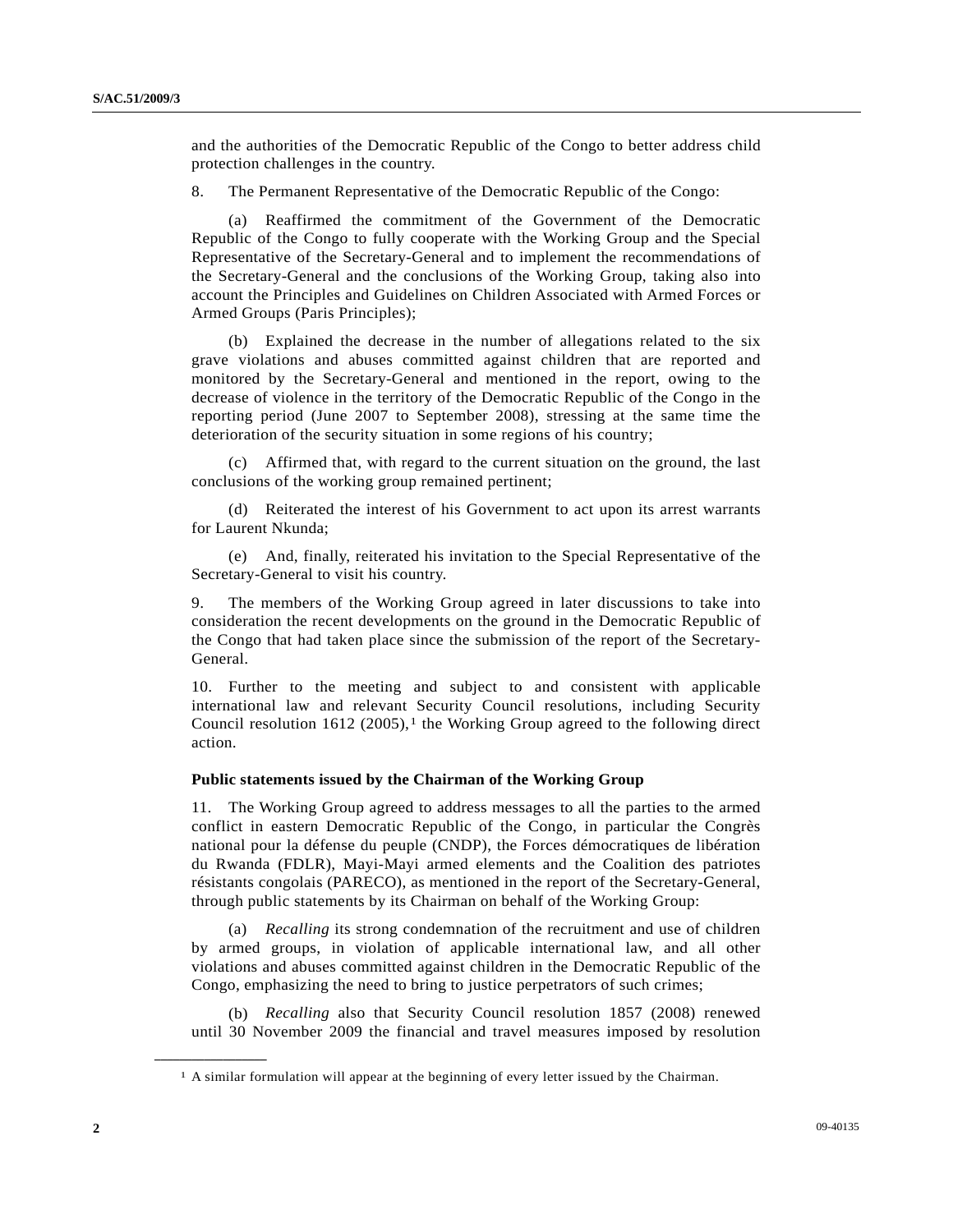1807 (2008), which apply to individuals and, as appropriate, entities, as designated by the Committee, which include, inter alia:

 (i) Political and military leaders operating in the Democratic Republic of the Congo and recruiting or using children in armed conflict, in violation of applicable international law;

 (ii) Individuals operating in the Democratic Republic of the Congo and committing serious violations of international law involving the targeting of children or women in situations of armed conflict, including killing and maiming, sexual violence, abduction and forced displacement;

 (c) *Stressing* that in its last conclusions on the situation of children in the armed conflict in the Democratic Republic of the Congo, the Security Council Working Group decided to inform the Chairman of the Committee established pursuant to resolution 1533 (2004) concerning the Democratic Republic of the Congo of its grave concern regarding the repeated violations committed against children by those mentioned in the previous report of the Secretary-General on children and armed conflict in the Democratic Republic of the Congo (S/2007/391);

 (d) *Calling* their attention to the fact that the Security Council has received a new report of the Secretary-General on children and armed conflict in the Democratic Republic of the Congo;

 (e) *Recalling* their commitments for the protection of children, to end the recruitment and use of children and to release all children still within their ranks, in accordance with the statements of commitment in February 2008;

 (f) *Expressing* deep concern about the fact that, despite those commitments and the repeated calls by the Security Council for the full implementation of its resolution 1612 (2005) by all parties to conflicts, they continued to recruit and use children and had failed to release all the children present in their ranks;

 (g) *Urging* them to fulfil without any further delay their commitments for the protection of children, to end the recruitment and use of children, to release all children still present within their ranks in a manner that allows effective confirmation by the United Nations country-level task force on monitoring and reporting and to develop as soon as possible a time-bound action plan in line with Security Council resolutions 1539 (2004) and 1612 (2005);

 (h) *Emphasizing* that the full implementation of an action plan in line with Security Council resolutions 1539 (2004) and 1612 (2005), confirmed by the task force on monitoring and reporting, is a step for a party to conflict to take in order to be de-listed from the annexes to the report of the Secretary-General on children and armed conflict;

 (i) *Taking note* of the recent releases of children by those groups that are in the process of integration into the Forces armées de la République démocratique du Congo (FARDC) or in the process of laying down arms, encouraging further releases and requesting those armed groups to ensure as a matter of priority that all children still present in their ranks have access to a formal process of disarmament, demobilization, repatriation, resettlement and reintegration;

12. The Working Group also agreed to address messages to the head of the Lord's Resistance Army (LRA) delegation in Nairobi through the Office of the Special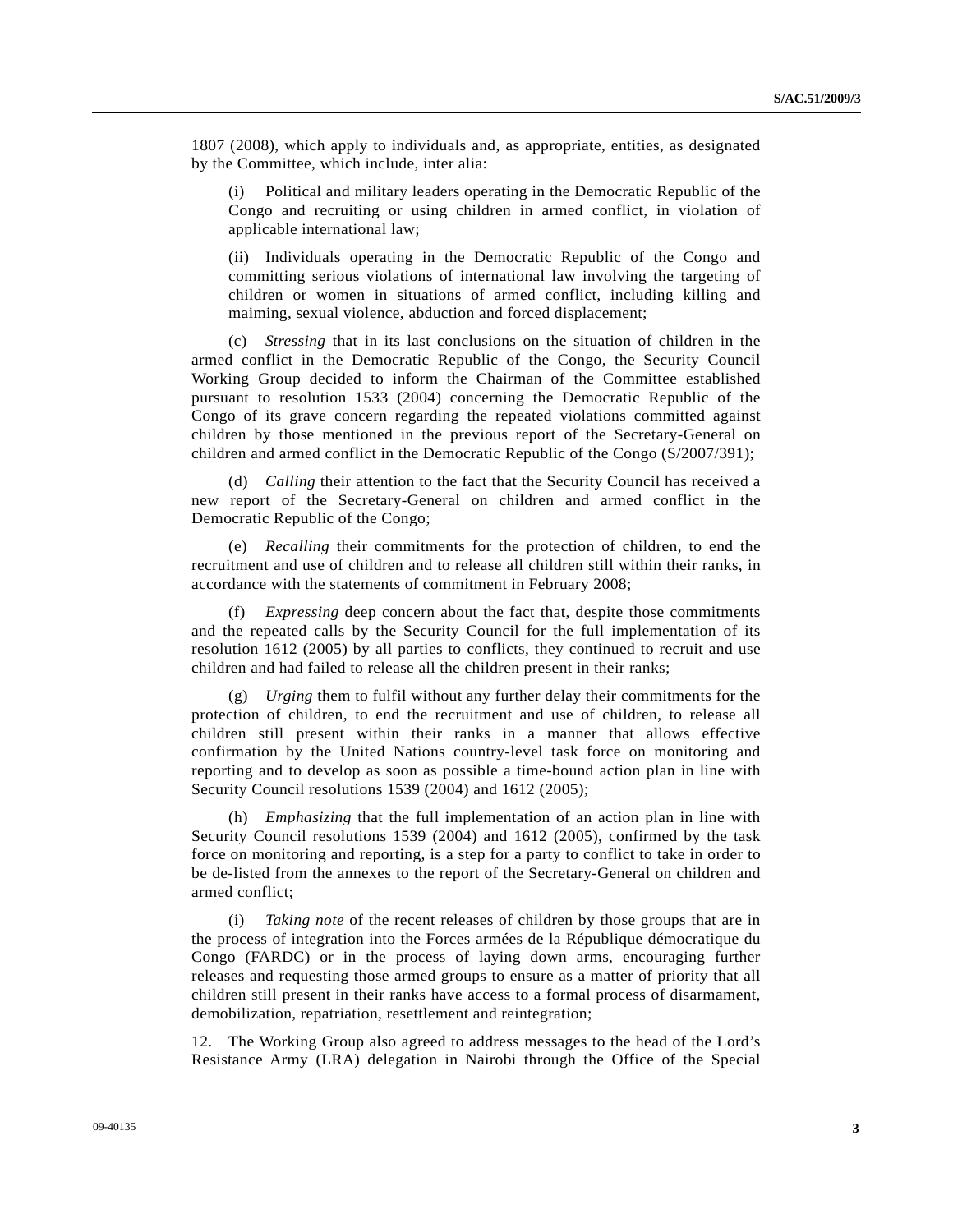Envoy of the Secretary-General for the Lord's Resistance Army-affected areas, through public statements by its Chairman on behalf of the Working Group:

 (a) *Recalling* its recent conclusions on children and armed conflict in Uganda (S/AC.51/2008/13) and all the requests to the LRA contained therein, as well as the provisions regarding children contained in the presidential statement of the Security Council contained in document S/PRST/2008/48;

 (b) *Strongly condemning in particular* the recent cases of large-scale abductions of children by the LRA in villages in the Orientale Province of the Democratic Republic of the Congo, and strongly urging it to release them immediately and unconditionally;

 (c) *Recalling* the obligations of the LRA under the Agreement on Disarmament, Demobilization and Reintegration signed in February 2008, and noting specifically that the recruitment and use of children is a violation of international law;

 (d) *Expressing its dismay*, and *strongly condemning* the continued recruitment and use of child soldiers and all other violations and abuses committed by the LRA in recent months, including the killing and maiming of children, rape and other sexual violence, abductions and forced displacement, in particular in south Sudan, the Democratic Republic of the Congo and the Central African Republic.

#### **Recommendations to the Security Council**

13. The Working Group agreed to recommend the following to the Security Council:

#### *Letter to the Government of the Democratic Republic of the Congo*

 (a) *Commending* the efforts undertaken by the Government of the Democratic Republic of the Congo, in cooperation with MONUC and UNICEF, with a view to halting the recruitment of children into the FARDC in line with the obligations of the Democratic Republic of the Congo under international law and with the previous conclusions of the Working Group;

 (b) *Urging* it in this context to ensure that the integration of forces from the CNDP, the Mayi-Mayi militias and other armed groups into the FARDC does not lead to any new recruitment and use of children in the FARDC and is used as an opportunity to obtain the release of all children associated with those armed groups in a manner that allows effective confirmation by the task force on monitoring and reporting and provision of dedicated care and reintegration programmes to all those children, in accordance with Security Council resolutions 1539 (2004) and 1612 (2005) and in line with the national demobilization, disarmament and reintegration programme and the Paris Principles;

 (c) *Welcoming* initiatives undertaken by the Government in collaboration with MONUC, UNICEF, the United Nations Population Fund and other child protection partners with a view to raising awareness and changing behaviours regarding violations and abuses committed against children, such as the launch of the nationwide advocacy campaign called "zero children associated with armed forces and groups" or the creation of a thematic group on sexual violence to enhance collaboration with the international community;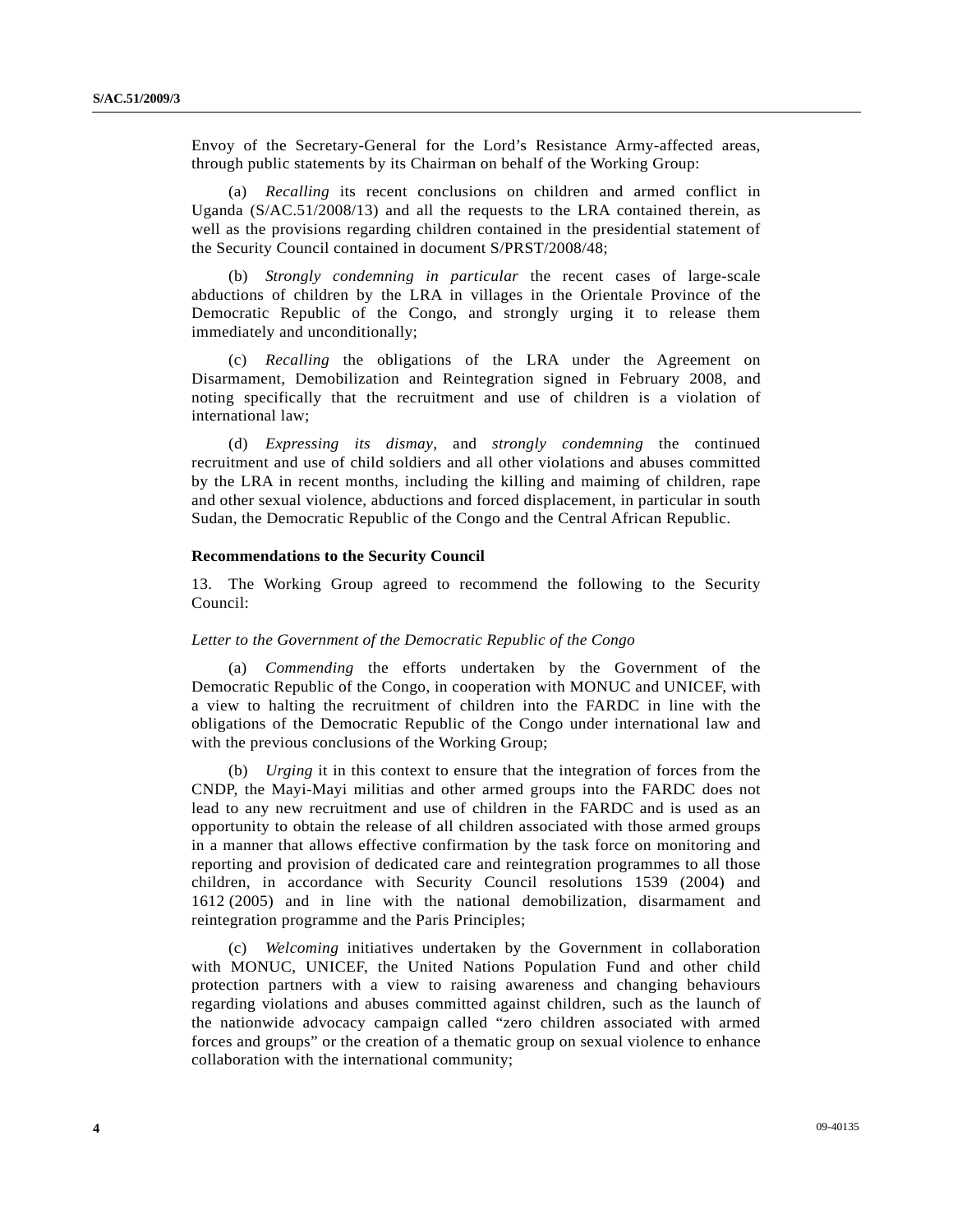(d) *Welcoming also* efforts undertaken with the support of the international community with a view to raising awareness and building capacity of national security and judicial authorities regarding child protection issues, and recent steps taken by military and other jurisdictions in addressing impunity for crimes committed against children;

 (e) *Stressing*, however, that more efforts are necessary by the security sector to prevent and address violations and abuses committed against children, and by the civilian and military justice sector to investigate and prosecute crimes committed against children more systematically, particularly concerning abuses such as attacks on civilians and widespread sexual violence, noting the high number of cases of such crimes and the need to address impunity in this regard, with the support and allocation of appropriate resources by the Government of the Democratic Republic of the Congo and through exploring further possibilities of collaboration with international partners in the field of transitional and post-conflict justice;

 (f) *Encouraging* the strengthening of the consultative framework between the Government of the Democratic Republic of the Congo and the chairman of the country-level task force on monitoring and reporting, which should ensure the development of effective prevention methods and response activities to the abuses and violations committed against children;

 (g) *Urging* the Government to adopt and implement a comprehensive national strategy to prevent, respond to and combat sexual violence, and to strengthen cooperation with the senior adviser and coordinator on sexual violence assigned to the Office of the Deputy Special Representative of the Secretary-General in MONUC.

#### *Letter to the Secretary-General*

 (a) *Recalling* the mandate of MONUC to protect children, as defined in Security Council resolution 1856 (2008);

 (b) *Requesting* the Secretary-General, with regard to the ongoing review of the MONUC mission, structure, civilian activities and deployments pursuant to resolution 1856 (2008), to continue to include adequate child protection capacity to implement Security Council resolution 1612 (2005);

 (c) *Welcoming* initiatives undertaken by MONUC in partnership with UNICEF to improve child protection, raise awareness and change behaviours regarding violations and abuses committed against children, inter alia:

 (i) The establishment with the Mixed Commission on Peace and Security of a process to provide assistance and facilitate the release of children under the Amani Programme;

 (ii) The launch of regional child protection working groups bringing together in one forum child protection actors and partners;

 (iii) The development of an accelerated common action plan to combat sexual and gender-based violence and the appointment of a senior adviser and coordinator on sexual violence;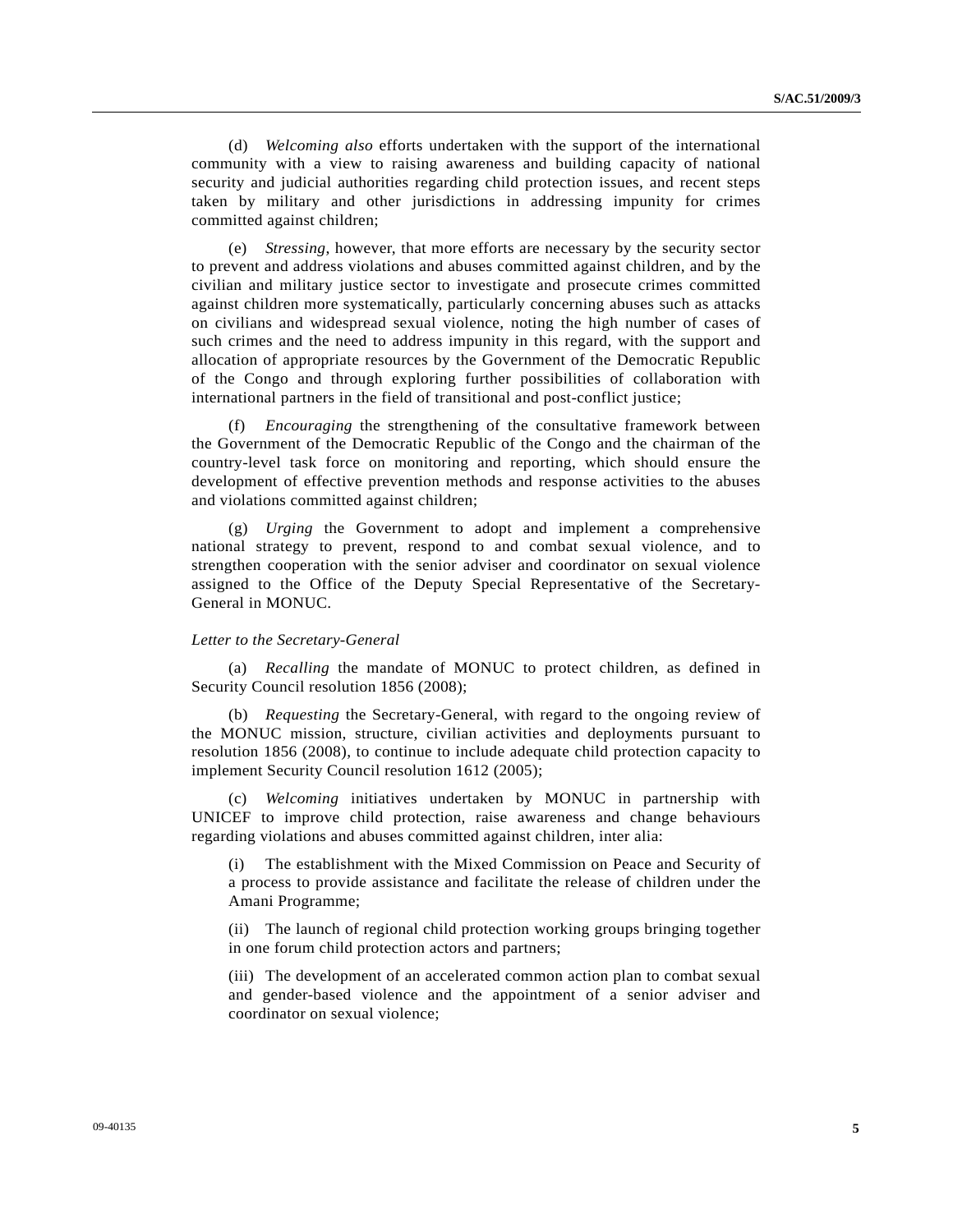(iv) The provision of technical support, advice and training to military prosecutors and military judicial police inspectors in the field of investigation and prosecution of grave violations and abuses committed against children;

 (d) *Inviting* him to request the United Nations Development Programme, UNICEF and other relevant United Nations organizations, within their respective mandates and approved resources and in close cooperation with the Government of the Democratic Republic of the Congo, to continue to address socio-economic issues as a matter of priority in order to contribute to addressing the welfare of children affected by armed conflict through, inter alia, providing assistance to improve the implementation of rehabilitation and reintegration programmes and to strengthen the education system, including in conflict-affected areas;

 (e) *Also inviting* him to consider addressing the long-term effects of armed conflict on children by supporting the development of a health-care system to facilitate their full recovery, including adequate attention to psychological care for all children affected by armed conflict and access to sexual and reproductive health services, in particular for victims of sexual violence;

 (f) *Recalling* the request that MONUC share information with the Group of Experts established by Security Council resolution 1533 (2004), especially on the support received by armed groups, on recruitment and use of children and on the targeting of women and children in situations of armed conflict, in accordance with Council resolution 1857 (2008).

## *Letter to the Chairman of the Security Council Sanctions Committee established pursuant to resolution 1533 (2004) concerning the Democratic Republic of the Congo*

*Recalling* the grave concern of the Working Group regarding the repeated violations and abuses committed against children by the persons named in the two most recent reports of the Secretary-General on children and armed conflict in the Democratic Republic of the Congo and recommending the follow-up and further action concerning those individuals, in accordance with Security Council resolution 1857 (2008).

#### *To the Security Council*

 (a) *Recommending* that the situation of children affected by armed conflict continue to be duly taken into account in considerations by the Security Council of the situation in the Democratic Republic of the Congo and be reflected in the terms of reference for the next field visit by the members of the Council to that country, taking also into consideration the conclusions of the Working Group in this regard;

 (b) *Recommending also* that it ensure the continuation of a child protection mandate for MONUC, especially for monitoring and reporting, training and dialogue on action plans.

### **Direct action by the Working Group**

14. The Working Group agreed that letters should be addressed:

To the World Bank and donors:

 (a) *Requesting* the main donors to allocate funding to support reintegration activities for children (boys and girls) formerly associated with